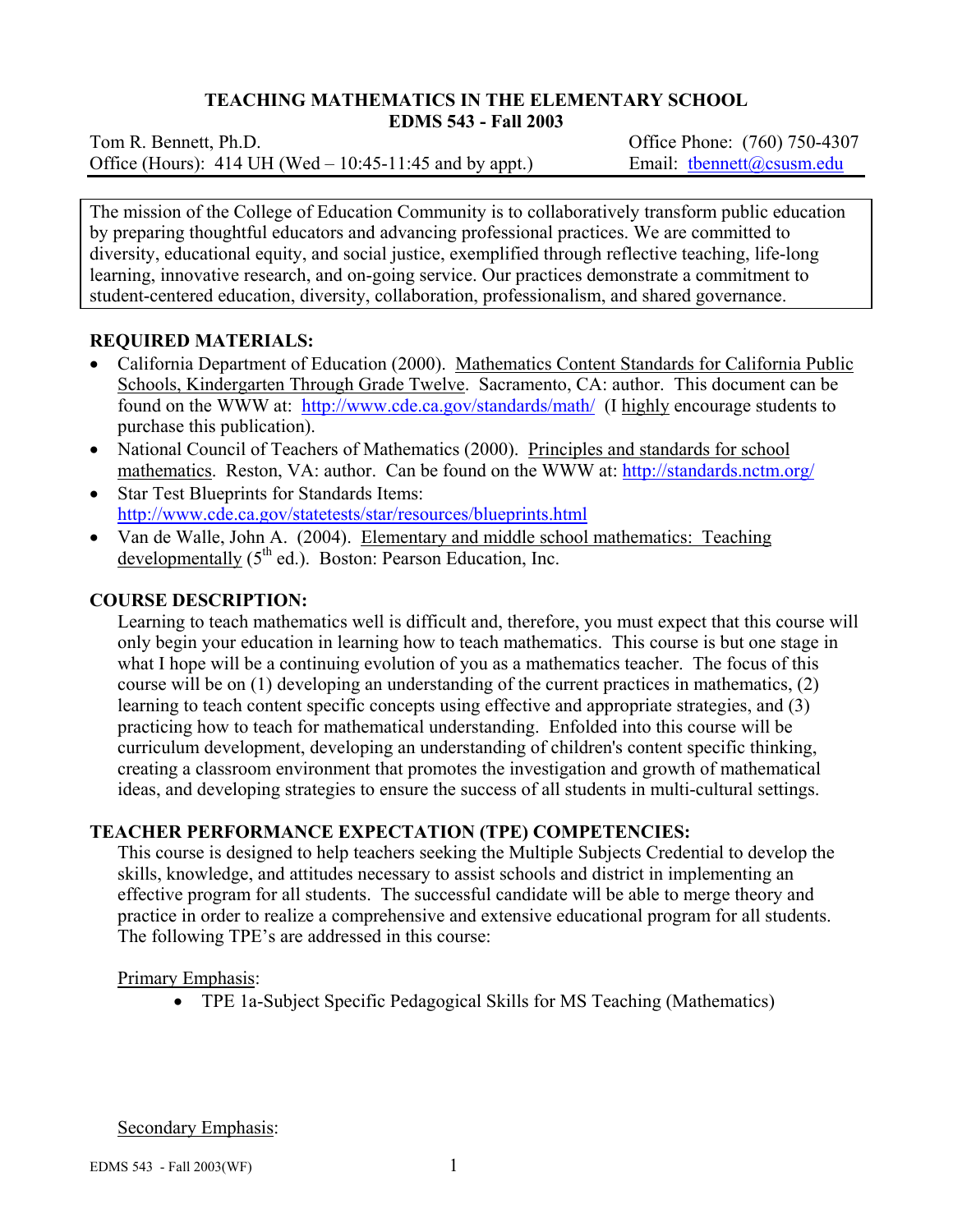- TPE 2-Monitoring Student Learning During Instruction
- TPE 3-Interpretation and Use of Assessments
- TPE 4-Making Content Accessible
- TPE 5-Student Engagement
- TPE 6a-Developmentally Appropriate Practices in Grades K-3
- TPE 6b-Developmentally Appropriate Practices in Grades 4-8
- TPE 6d-Developmentally Appropriate Practices for Special Education
- TPE 7-Teaching English Learners
- TPE 8-Learning About Students
- TPE 9-Instructional Planning
- TPE 10-Instructional Time
- TPE 11-Social Environment
- TPE 13-Professional Growth

## **INFUSED COMPETENCIES:**

CLAD: In 1992, the College of Education voted to infuse Cross-cultural, Language and Academic Development (CLAD) competencies across the curriculum. The CLAD competencies are attached to the syllabus and the competencies covered in this course are highlighted.

Authorization to Teach English Learners: This credential program has been specifically designed to prepare teachers for the diversity of languages often encountered in California public school classrooms. The authorization to teach English learners is met through the infusion of content and experiences within the credential program, as well as additional coursework. Students successfully completing this program receive a credential with authorization to teach English learners.

Technology: This course infuses technology competencies to prepare our candidates to use technologies, emphasizing their use in both teaching practice and student learning.

## **KEY ASSIGNMENTS**:

Reading Reflections (21%) - Each week students will write a "meaningful" one page reflection on the articles assigned to be read for that week. These reflections should clearly articulate your thoughts **on the articles** and discuss how you might **specifically apply** what you learned from the articles as a teacher in the classroom.

Student Interviews (24%) - You and one of your classmates will conduct a series of four different student interviews based on questions provided in class. For each interview, you will pose mathematical problems to any one student at a predetermined grade level. The purpose is to get you to begin thinking about students' mathematical understanding, to learn how to effectively pose questions and interpret the meaning of students' answers, and to provide you with an opportunity to interact with students.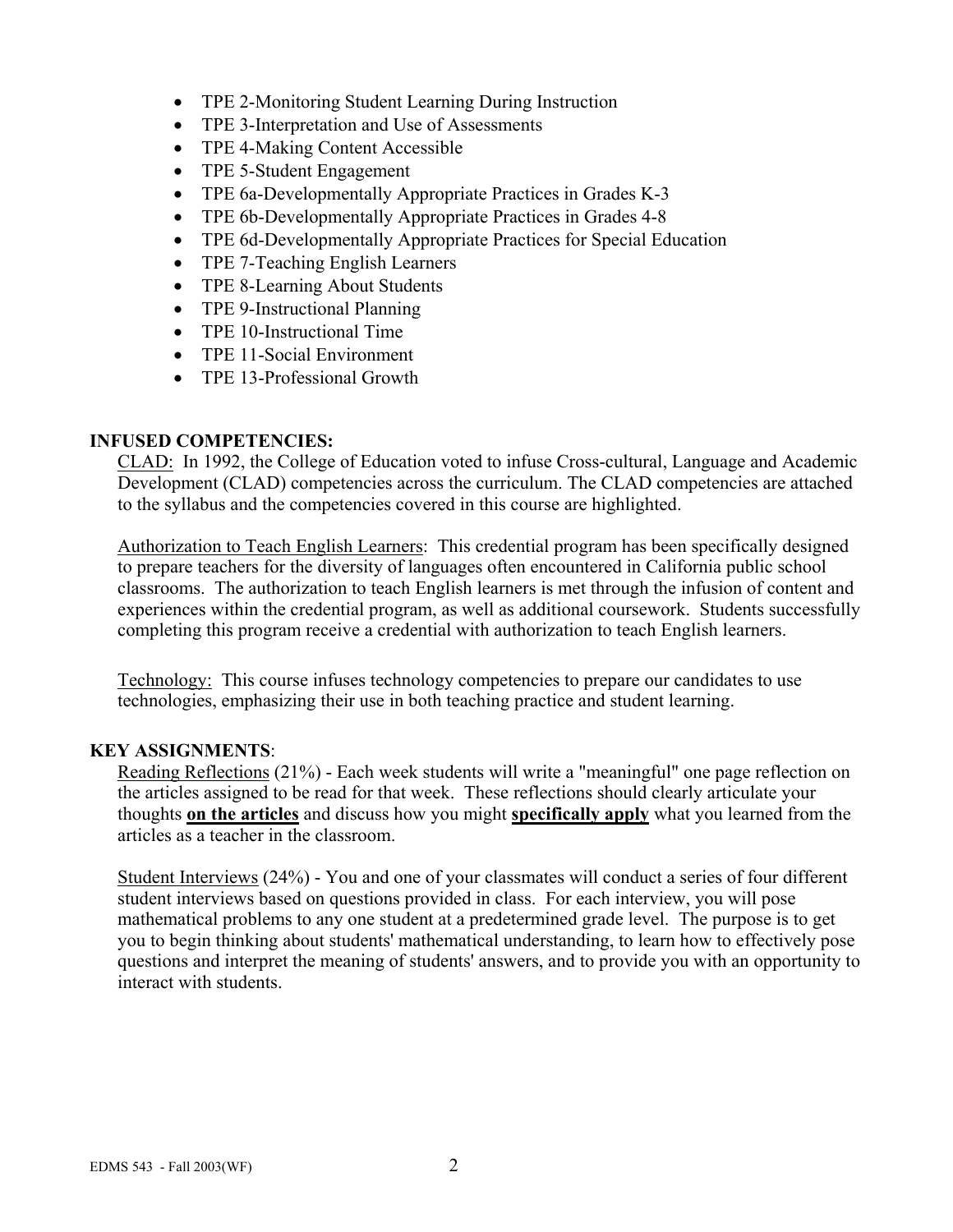Mathematical Resources & Lesson (35%)– Working in small groups, your team will first compile resources on a predetermined mathematical topic (20%) and then design a lesson that you will present in an elementary class (15%). The purpose of this activity is to help you learn how to design effective mathematical activities, to provide you with an opportunity to begin compiling mathematical resources, and to provide an opportunity for you to practice teaching mathematics.

Curriculum Assignment (20%)– Students will review the mathematics curriculum currently being used in their classroom (e.g., a textbook) at one grade level and write a short paper that investigates the curriculum alignment with the CA Content Standards and current high stakes assessments. Students will also provide their general thoughts and concerns related to the curriculum (e.g., how the curriculum might need to be altered to make strong connections between mathematical concepts and procedures).

## **GRADING SCALE:**

Grades will be based on the following grading scale:

A..............90 -100% B..............80 - 89% C..............70 - 79% D..............60 - 69% F..............Below 60%

## **ATTENDANCE POLICY:**

The attendance policy of the College of Education: Due to the dynamic and interactive nature of course in the COE, all students are expected to attend all classes and participate actively. At a minimum, students must attend more than 80% of class time, or s/he may not receive a passing grade for the course at the discretion of the instructor. If you miss two class sessions or are late (or leave early) more than three sessions, you cannot receive a grade of "A". If you miss three class sessions, your highest possible grade is a "C+". Should you have extenuating circumstances, contact the instructor as soon as possible. Please discuss with me any extenuating circumstances that will cause you to miss class prior to your absence. Attendance will be taken at each class session. Furthermore, grades on assignments turned in late will be lowered unless **prior arrangements** have been made with the instructor.

## **PLAGIARISM AND CHEATING:**

Please be sure to read and understand the university policy on plagiarism and cheating as it will be strictly enforced. Academic dishonestly will not be tolerated and will result in a failing grade for this course and will be reported to the University.

## **STUDENTS WITH DISABILITIES REQUIRING REASONABLE ACCOMMODATIONS:**

Students are approved for services through the Disabled Student Services Office (DSS). This office is located in Craven Hall 5205, and can be contacted by phone at (760) 750-4905, or TTY (760) 750-4909. Students authorized by DSS to receive reasonable accommodations should meet with their instructor during office hours or, in order to ensure confidentiality, in a more private setting.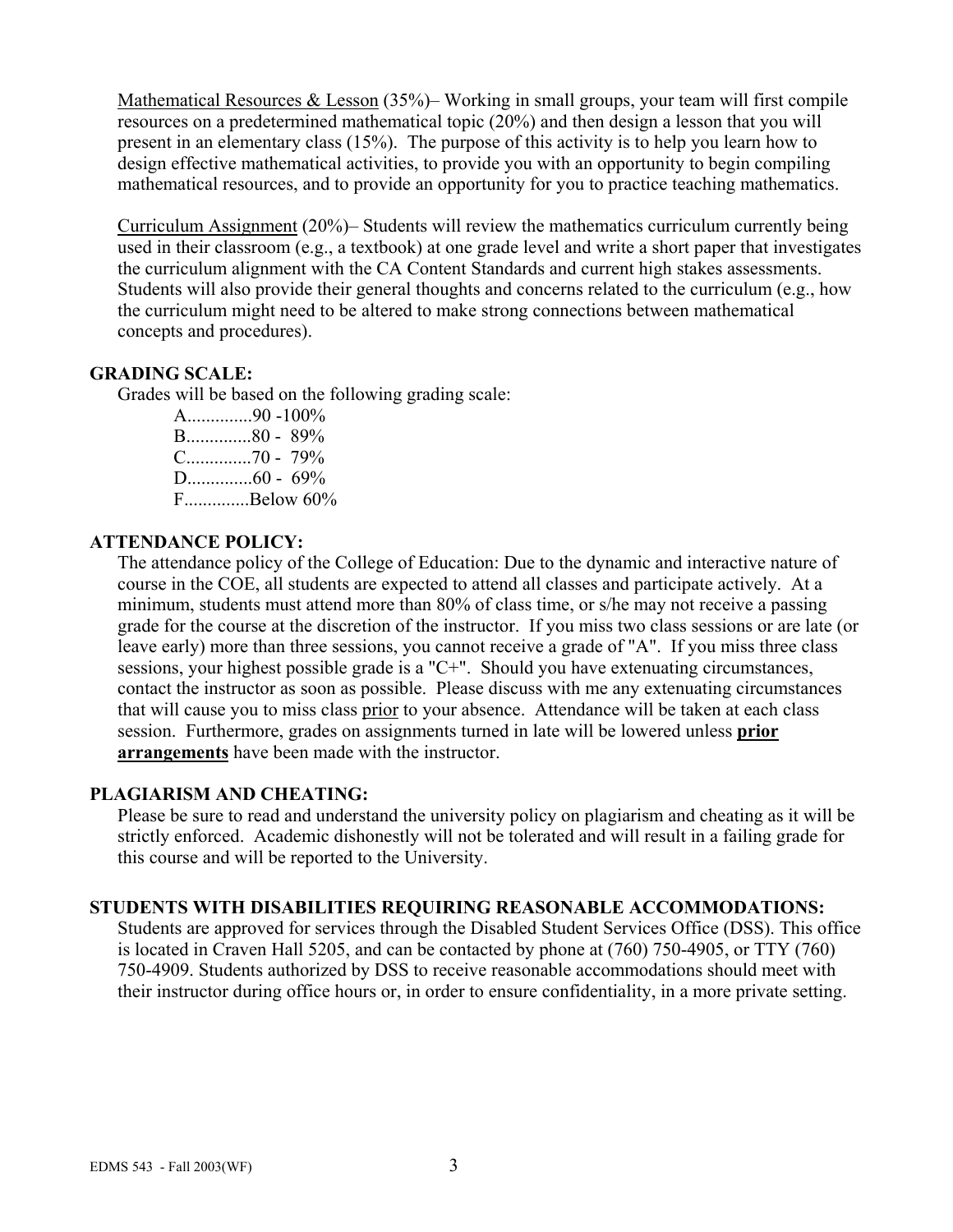# **SB2042 – AUTHORIZATION TO TEACH ENGLISH LEARNERS COMPETENCIES**

| <b>TEST 1: LANGUAGE</b>                          | <b>TEST 2: METHODOLOGY</b>                  | TEST 3:                                         |
|--------------------------------------------------|---------------------------------------------|-------------------------------------------------|
| <b>STRUCTURE</b>                                 | OF BILINGUAL, ENGLISH                       | <b>CULTURE</b>                                  |
| <b>AND</b>                                       | <b>LANGUAGE DEVELOPMENT,</b>                | <b>AND</b>                                      |
|                                                  |                                             |                                                 |
| <b>FIRST-AND SECOND-</b>                         | <b>AND</b>                                  | <b>CULTURAL DIVERSITY</b>                       |
| <b>LANGUAGE DEVELOPMENT</b>                      | <b>CONTENT INSTRUCTION</b>                  |                                                 |
| I. Language Structure and Use:                   | I. Theories and Methods of Bilingual        | I. The Nature of Culture                        |
| <b>Universals and Differences</b>                | <b>Education</b>                            |                                                 |
| (including the structure of English)             |                                             |                                                 |
|                                                  |                                             |                                                 |
| A. The sound systems of language                 | A. Foundations                              | A. Definitions of culture                       |
| (phonology)                                      |                                             |                                                 |
| <b>B.</b> Word formation (morphology)            | <b>B.</b> Organizational models: What works | <b>B.</b> Perceptions of culture                |
|                                                  | for whom?                                   |                                                 |
| C. Syntax                                        | C. Instructional strategies                 | C. Intragroup differences (e.g., ethnicity,     |
|                                                  |                                             | race, generations, and micro-                   |
|                                                  |                                             | cultures)                                       |
| <b>D.</b> Word meaning (semantics)               | II. Theories and Methods for                | D. Physical geography and its effects           |
|                                                  | <b>Instruction In and Through English</b>   | on culture                                      |
|                                                  | A. Teacher delivery for both English        |                                                 |
|                                                  | language development and content            |                                                 |
| E. Language in context                           |                                             | E. Cultural congruence                          |
|                                                  | instruction                                 |                                                 |
| F. Written discourse                             | B. Approaches with a focus on English       | II. Manifestations of Culture:                  |
|                                                  | language development                        | <b>Learning About Students</b>                  |
| <b>G.</b> Oral discourse                         | C. Approaches with a focus on               | A. What teachers should learn about             |
|                                                  | content area instruction (specially         | their students                                  |
|                                                  | designed academic instruction               |                                                 |
|                                                  | delivered in English)                       |                                                 |
| H. Nonverbal communication                       | D. Working with paraprofessionals           | B. How teachers can learn about their           |
|                                                  |                                             | students *                                      |
| II. Theories and Factors in First- and           |                                             |                                                 |
|                                                  | III. Language and Content Area              | C.How teachers can use what they                |
| <b>Second-Language Development</b>               | <b>Assessment</b>                           | learn about their students                      |
|                                                  |                                             | (culturally responsive pedagogy)*               |
| A. Historical and current theories and           |                                             |                                                 |
| models of language analysis that                 | A. Purpose                                  | <b>III. Cultural Contact</b>                    |
| have implications for second-                    |                                             |                                                 |
| language development and                         |                                             |                                                 |
| pedagogy                                         |                                             |                                                 |
| <b>B.</b> Psychological factors affecting first- | <b>B.</b> Methods *                         | A. Concepts of cultural contact                 |
| and second-language development                  |                                             |                                                 |
| C. Socio-cultural factors affecting first-       | C. State mandates                           | <b>B.</b> Stages of individual cultural contact |
| and second-language development                  |                                             |                                                 |
| D. Pedagogical factors affecting first-          | D. Limitations of assessment                | C. The dynamics of prejudice                    |
| and second-language development                  |                                             |                                                 |
|                                                  |                                             |                                                 |
| E. Political factors affecting first- and        | E. Technical concepts                       | D. Strategies for conflict resolution           |
| second-language development                      |                                             |                                                 |
|                                                  |                                             |                                                 |
|                                                  |                                             |                                                 |
|                                                  |                                             | IV. Cultural Diversity in U.S. and CA           |
|                                                  |                                             |                                                 |
|                                                  |                                             |                                                 |
|                                                  |                                             |                                                 |
|                                                  |                                             |                                                 |
|                                                  |                                             | A. Historical perspectives                      |
|                                                  |                                             |                                                 |
|                                                  |                                             |                                                 |
|                                                  |                                             | <b>B</b> . Demography                           |
|                                                  |                                             |                                                 |
|                                                  |                                             | C. Migration and immigration                    |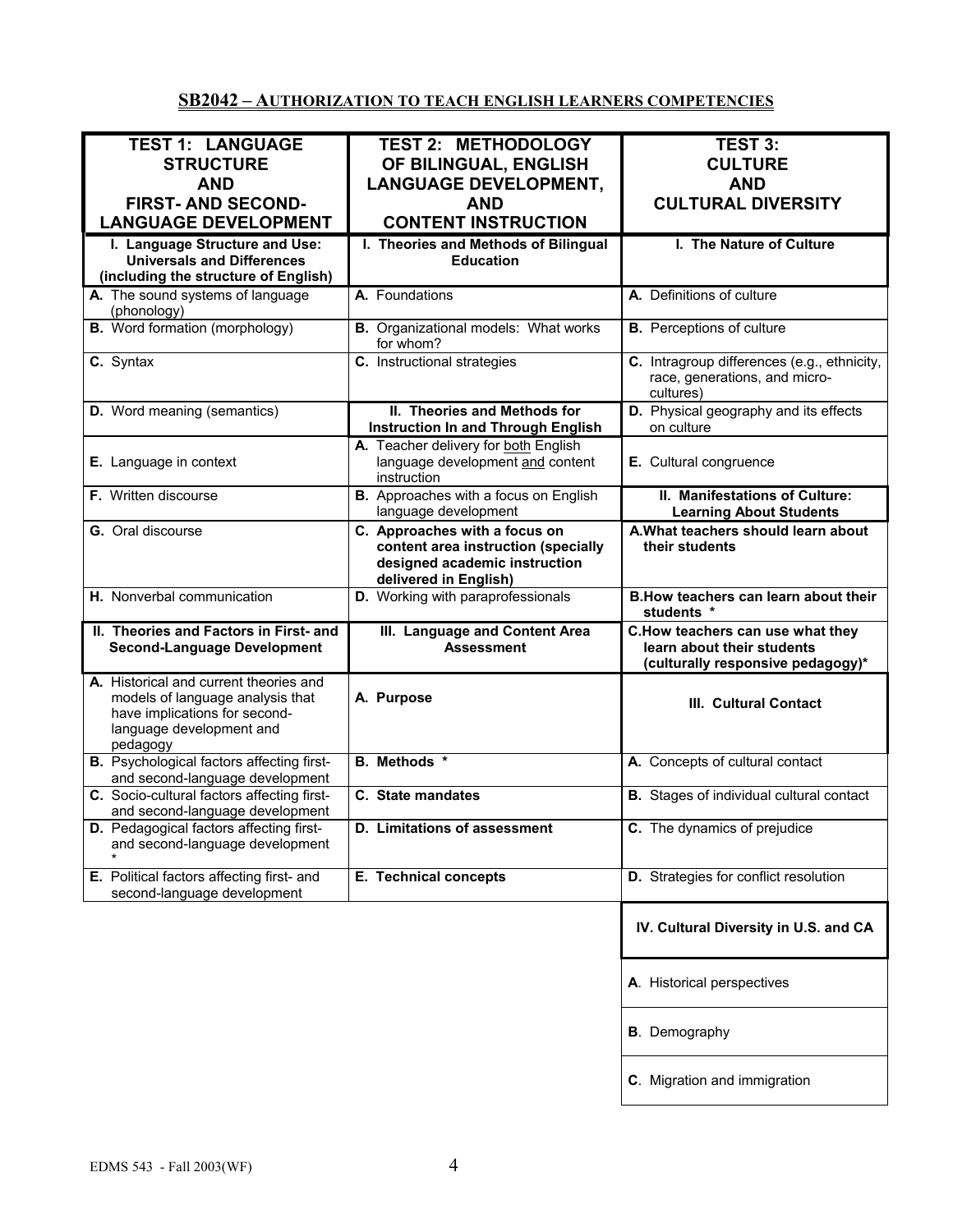| <b>Date</b> | <b>Session Number and Topic</b>                       | <b>Assignment to be Completed BEFORE</b><br><b>Class Session</b> |
|-------------|-------------------------------------------------------|------------------------------------------------------------------|
| Wed         |                                                       |                                                                  |
| 9/3/03      | 1. Introduction to Mathematics Education              | Van de Walle ch. 2                                               |
| Fri         |                                                       |                                                                  |
| 9/5/03      | 2. Developing Mathematical Understanding              | Van de Walle ch. 3                                               |
| Wed         |                                                       |                                                                  |
| 9/10/03     | 3. Problem Solving                                    | Van de Walle ch. 4; (Choate ch. 11)                              |
| Fri         |                                                       |                                                                  |
| 9/12/03     | 4. Standards                                          | CA Content Standards/NCTM Assignment                             |
| Wed         |                                                       | <b>Assigned Readings:</b>                                        |
| 9/17/03     | 5. Lesson Study & Working Groups                      | (http://www.lessonresearch.net)                                  |
| <u>Fri</u>  |                                                       |                                                                  |
| 9/19/03     | 6. Instructional Practices                            | Van de Walle ch. 6, 7                                            |
| Wed         |                                                       | Van de Walle ch. 5; Assigned Article(s)                          |
| 9/24/03     | 7. Assessment & Conducting Student Interviews         | *Textbook Selection for Curr. Assgn Due                          |
| Fri         |                                                       |                                                                  |
| 9/26/03     | 8. Technology                                         | Van de Walle ch. 8                                               |
| Wed         |                                                       | Van de Walle ch. 9, 10, 11, 13, (Choate ch.                      |
| 10/1/03     |                                                       | 10)                                                              |
|             | 9. Addition and Subtraction                           | *Student Interview #1 Due Today                                  |
| Fri         |                                                       | (Reading integrated with Session 9)                              |
| 10/3/03     | 10. Multiplication and Division                       | *Mult/Div Interview Due (option 2)                               |
| Wed         |                                                       | Van de Walle ch. 12, 14                                          |
| 10/8/03     | 11. Number Concepts                                   | *Number Concepts Interview Due (option 2)                        |
| Fri         |                                                       | Van de Walle ch. 15, 16, 17, 18                                  |
| 10/10/03    | 12. Fractions, Decimals, Percents, Ratio & Proportion | *Fractions Interview Due (option 3)                              |
| Wed         |                                                       | Van de Walle ch. 22, 23                                          |
| 10/15/03    | 13. Algebraic Thinking                                | *Algebra Interview Due (option 3)                                |
| Fri         |                                                       | Van de Walle ch. 19, 20                                          |
| 10/17/03    | 14. Measurement & Geometry                            | *Meas/Geo Interview Due (option 4)                               |
| Wed         |                                                       | Van de Walle ch. 21                                              |
| 10/22/03    | 15. Data Analysis & Probability                       | *Data Anal/Prob Interview Due (option 4)                         |
| Fri         |                                                       | <b>Bring Questions to Ask</b>                                    |
| 10/24/03    | 16. Wrap-up                                           | *Curriculum Assignment Due Today                                 |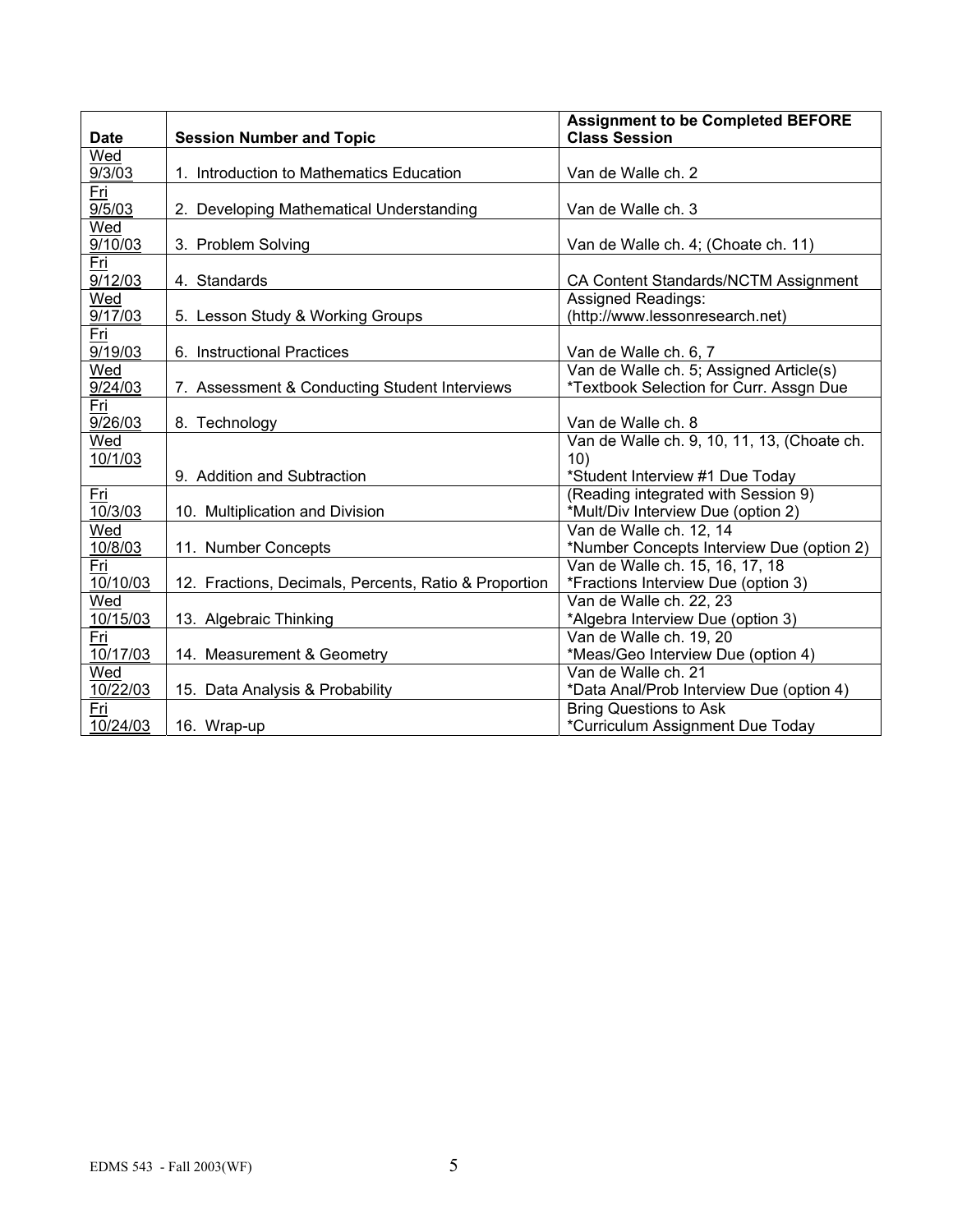#### **STUDENT INTERVIEW GUIDELINES**  EDMS 543

Student interviews are designed to provide students with opportunities to focus on a single child's thinking about mathematics. It will also help students to improve their use of inquiry for assessment purposes and to better understand elementary level students with different understandings.

I recommend that students work together with a partner on these interviews. As a pair, you would interview one child for each content interview and together write up your evaluation of the student (please also submit the child's written work attached to your paper).

## **Prior to the interview**

- You should arrange with a teacher (or parent of a child you know) to interview one child for 20-30 minutes in a quiet place outside the classroom, if possible.
- Provide the teacher with some understanding of what the interview will contain and see if he/she has any thoughts about how this child will do on the assessment.
- Develop a list of questions you may want to use if the child is not forthcoming with a response. For example, if the child says "I just knew it", you might respond with "What did you think about first?" or "If you were helping a friend, how would you explain what you did?"

## **During the interview**

Work with the child individually. Begin the interview by informing the child that you will be giving him/her a series of math problems to solve and that you are interested in his/her thinking process and in the strategies s/he uses to solve these problems. Inform the child that s/he can solve the problems in any way s/he wants. Please remind the child that the interview is voluntary and that s/he can end the interview at any time (if a student does end early then please find another willing student). Do everything you can to help make the child comfortable.

Orally provide the child with each problem, posing them one at a time, you received from class and provide him/her with sufficient time to complete each problem. You may also want to provide the child with a written copy of each problem.

After the child answers each problem you should ask a variety of questions that will help you to better understand the child's thinking and to assess his/her mathematical understanding. **You will want to note the questions you ask and the child's responses** and it may be necessary to ask the child to wait while you are writing -- it is OK to ask the child to wait. **You should not tape-record/video-tape the interview without parental permission**.

# **During the interview, be sure to consider the following:**

- The best thing you can be is genuinely curious. Remember the point of the interview is to discover how the child thinks -- *NOT* to guide the child to the correct answer (try to fight the urge to be "teacher").
- Be careful to respond similarly to correct and incorrect answers. Be curious about all solution strategies -- not just the ones leading to incorrect solutions.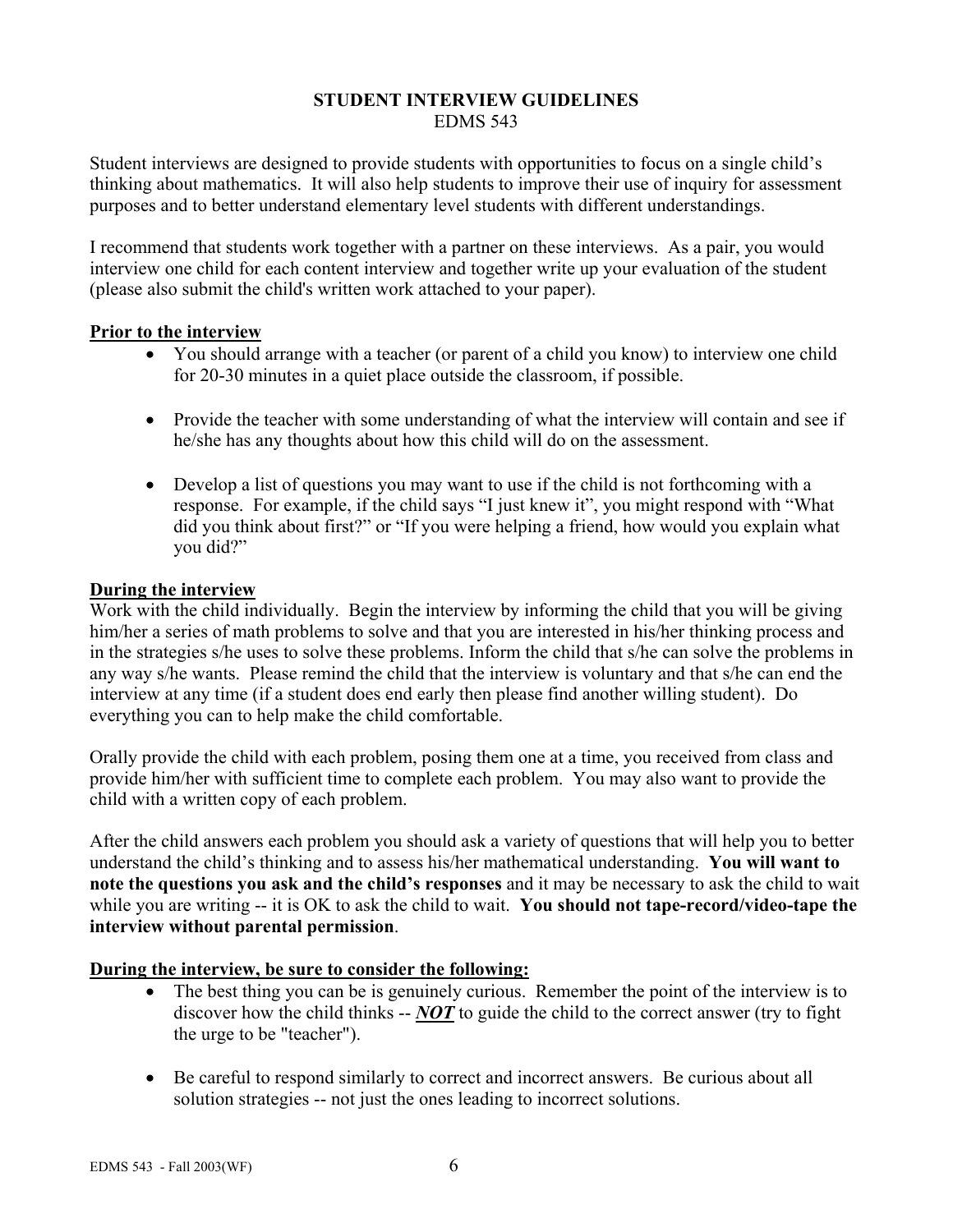- Your primary role is to listen. Make sure you allow enough "wait time" -- children need time to think before answering.
- Make sure the child feels comfortable during the entire interview. If the child clearly cannot answer a problem, move on to the next problem. If you feel that the child is really struggling and frustrated, you may want to end the interview or give the child a problem you are fairly certain s/he can solve and then end the interview. If you cut an interview short because of student difficulty, be sure to discuss your reasoning in your write-up.

#### **After the interview**

You (and your partner) should **together** write no more than a two page reflection that includes a brief discussion on each of the following two points:

- What specifically did you learn about this child's mathematical understanding? Here you will want to make some claims about the mathematics your student understands or doesn't understand. I am looking for more of an explanation than just your student could or couldn't solve a particular problem.
- What specifically might you do for this child if you were his/her teacher? Here you might want to include discussions about such issues as curriculum, instructional strategies, etc.

## **Grading:**

Each interview will be worth a total of 6 points (24 points (or 24%) total). More specifically, I will be looking for nicely written papers that clearly and specifically express what you learned about: 1) the child's mathematical understanding and 2) what you would do next for this child if you were his/her teacher (again be specific here). For example, you might recognize that this student lacks a conceptual understanding of multiplication – so as this child's teacher you might want to pose meaningful problems related to multiplication, etc.

\*NOTE: When you turn in your write-up, you should also include the child's written work (if it exists) and without the student's "actual" name listed.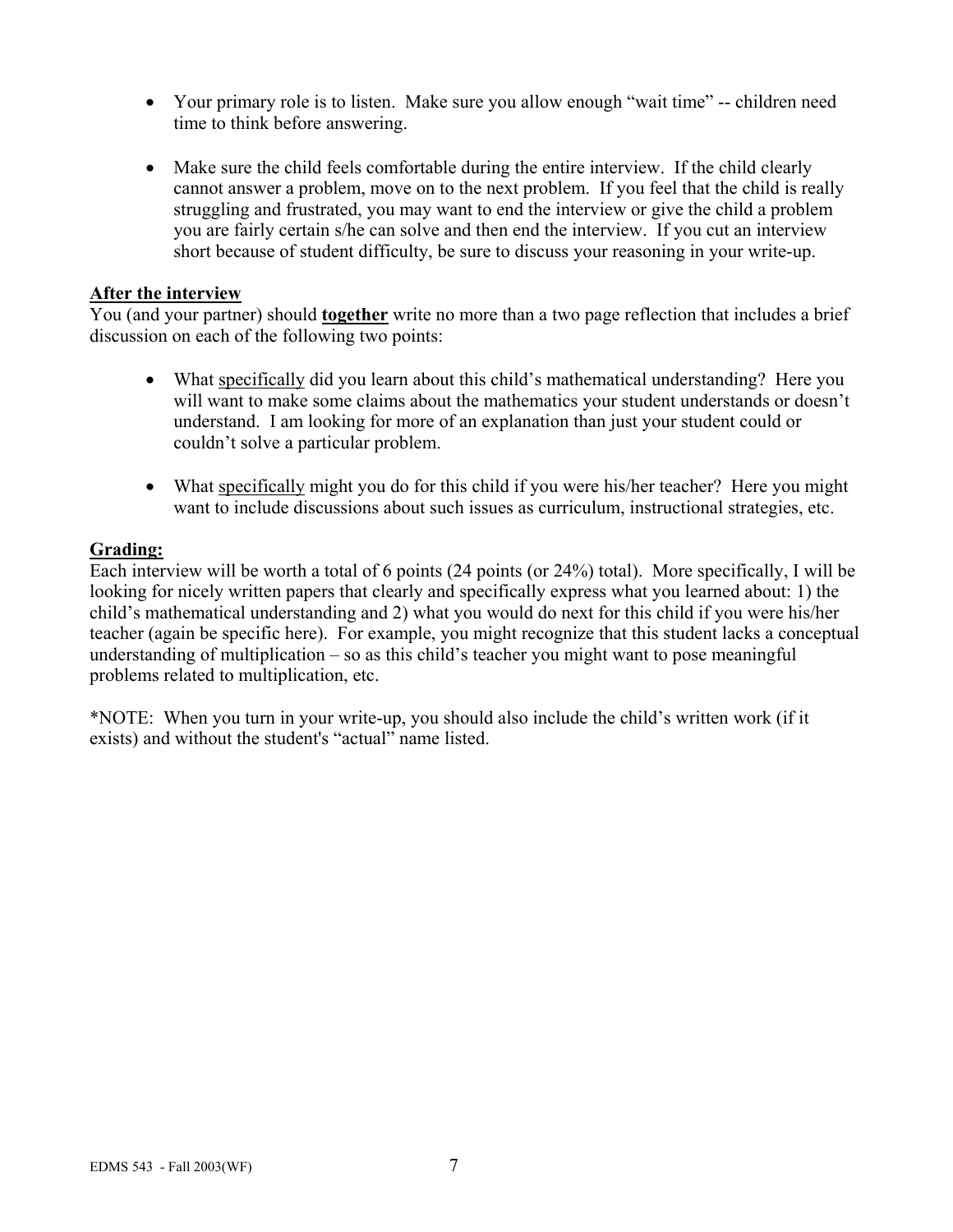## **MATHEMATICAL RESOURCES ASSIGNMENT**  EDMS 543

In preparation for your Classroom Presentation Assignment, your "content group" will construct an Annotated List of Resources that your fellow colleagues will find helpful when teaching your mathematical topic to students. Your list should include resources that directly relate to your mathematical topic (e.g., algebra, geometry, etc.). For example, you should include such things as children's literature, teacher support materials, manipulatives, WWW locations, research articles, videos or movies, software, etc. Please include any useful information that you find when researching your topic so that your colleagues can learn from your work (but do not include duplicated pages from teacher workbooks, rather provide citations along with short descriptions of your resources). I will be looking to find well- constructed packets of information. If you partition the workload it should not be an overwhelming task. If each group prepares a packet of materials that is filled with important resources, and we share that information in class, then you will each have a wealth of information on some of the important mathematical resources for use when you teach! A general "rule of thumb" might be for your group to try and find 10 resources in each of the areas mentioned. Some topics will naturally have more resources than other topics.

Your group will need to turn in one nicely prepared copy of your List of Resources in on the day of your group presentation. Your group should also be prepared to make a 5 minute presentation that highlights some of the resources you found (consider bringing in a few of the items that you found most helpful when planning your presentation and resources for these materials).

This project is purposefully open-ended in the hopes that you will go out and find some great resources for your mathematical topic and for your presentation. You should talk with your master teachers, use the internet, and make use of materials I provide. However, if you have any questions or challenges finding resources, please be sure to ask (I am happy to provide support…I want these to be good so they are good resources)!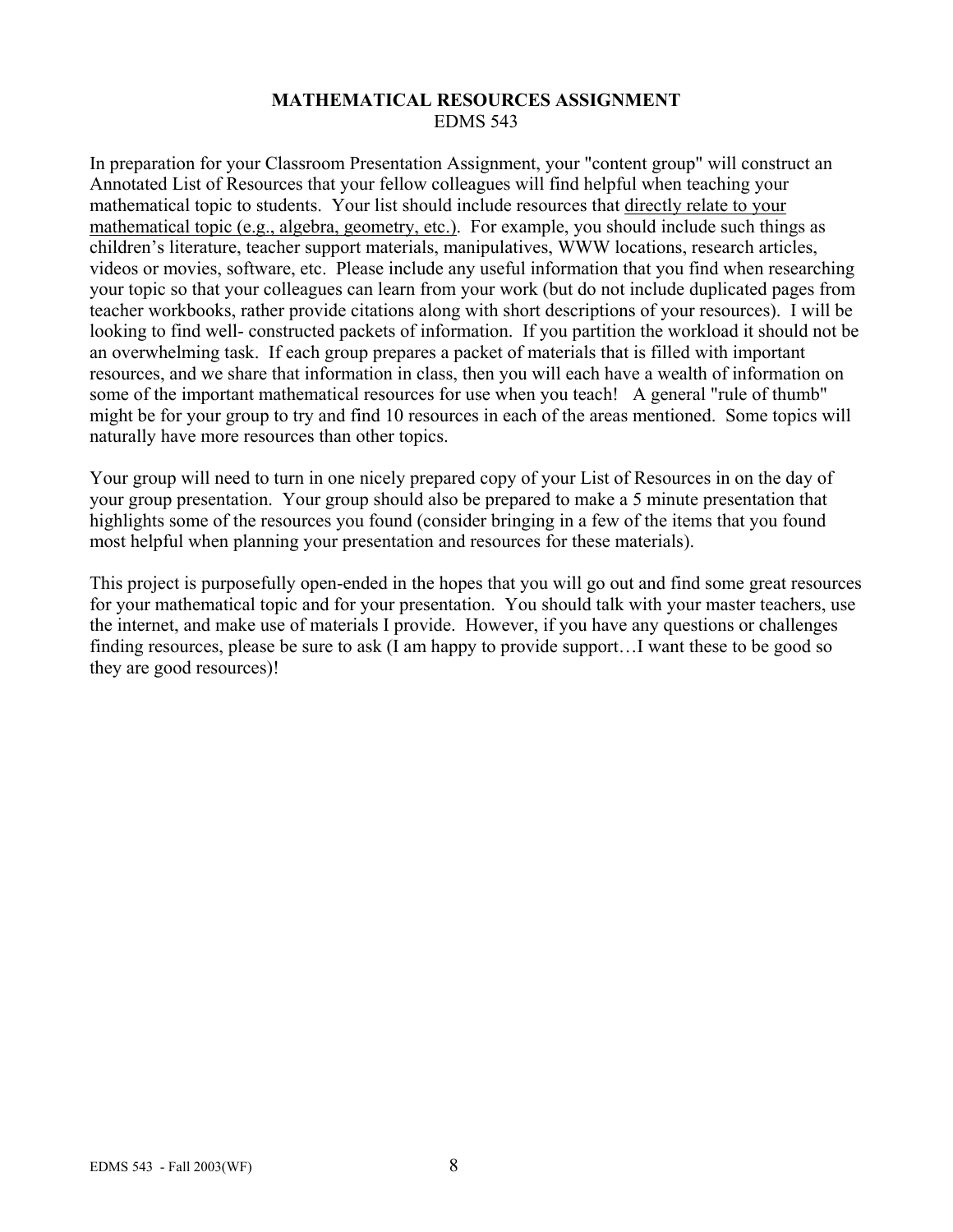## **DESIGNING & TEACHING A LESSON IN MATHEMATICS**  EDMS 543

Students will participate in small groups (approximately four to six students) to design, construct, and teach a single lesson on an assigned mathematical topic. The lesson will be designed for use with children at a specific grade level (based on the grade level of the cooperating teacher). The purpose of this activity is to help you learn how to design effective mathematical lessons for a specific group of students, learn where to find mathematical resources, provide you with an opportunity to practice teaching mathematics and to receive feedback, and to learn how to effectively collaborate with colleagues in order to improve your teaching.

## Plan of Action:

When planning your lesson, each group should:

- 1. Clearly identify the objective(s) of your lesson within the context of the overall goals and objectives of the unit. Similar to the Japanese Lesson Study process, your group might also want to identify a specific problem or issue that needs resolution.
- 2. Identify students' prior knowledge before making decisions about curriculum and instructional practices.
- 3. Consider whether your curriculum clearly brings forward your mathematical objective(s) and what, if any, alterations are necessary. Furthermore, your lesson must be consistent with the Mathematics Framework for California Public Schools (e.g., Content Standards).
- 4. Each group will be required to meet with me at least one time prior to the date of your presentation (this is not to say that we can only meet once!). One of the primary purposes of this activity is to provide me with an opportunity to work with each of you on a more individual basis so that I can help you learn to design effective mathematical activities. I will be happy to provide you with suggestions after you have given it some thought.
- 5. Make sure that each member of the group participates fully in the design and implementation of the lesson and that the workload is shared equitably. As part of your written report, each member must include a short written evaluation that describes the contributions made by each member of the group (indicating whether the workload was shared fairly among the members of the group).
- 6. On the day your topic is to be discussed in class, your group will turn in a lesson plan for your activity (using the format discussed in your Curriculum & Instruction Course), a reflection of your group's collaboration process and the teaching of your lesson, and a paragraph from each member that describes how the workload was shared. Each group will email a copy of your lesson plan and mathematical resources to each of your classmates for their teaching files.
- 7. Each group will either show a short snippet of your actual lesson to the class for discussion or will allow others to observe the actual lesson (we will discuss the options).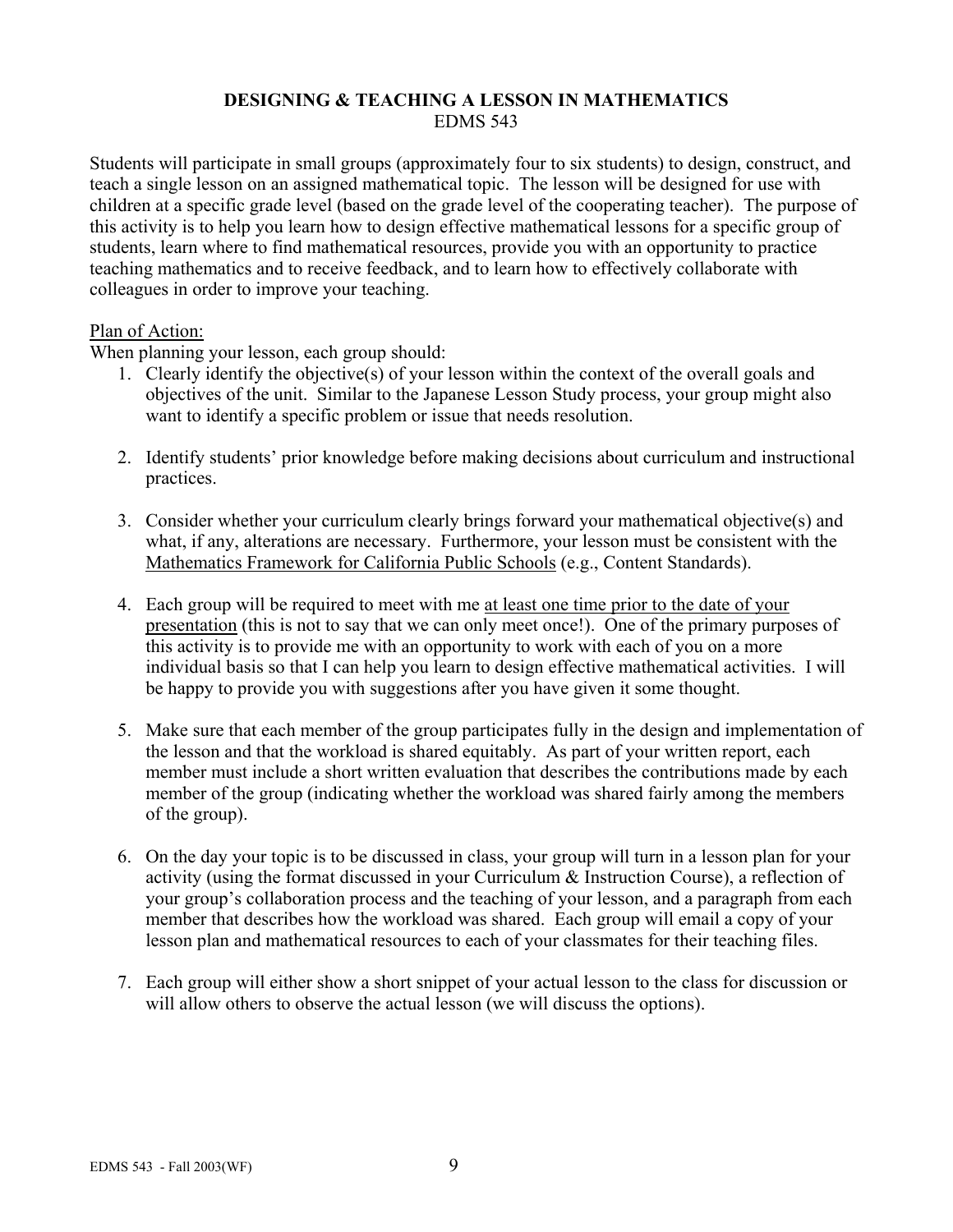# **Grades:**

For this activity, which will be worth a total of 15 points (15%), I am as interested in the process your group goes through as much as the final product. I want this to be an opportunity for you to learn such things as where to go for mathematical resources, to learn how to prepare lesson plans and what to consider when writing a lesson plan, to recognize the many challenges of teaching mathematics, to learn how to reflect and critique lessons, and to begin to understand the importance of on-going professional development opportunities. Your grade on this assignment will be based on the following:

• The design of your lesson plan. For example, adheres to identified lesson plan format described in your Curriculum and Instruction course, adheres to the California Content Standards, makes good use of student thinking, is grade appropriate, is sensitive to the needs of all students, and includes a plan for assessment, etc.

• The level of collaboration among the members of your group, the depth of your reflections (collaboration and teaching of the lesson), and what you learned from this process. You must be willing to take risks, commit yourself fully to this process, and desire to learn as much as possible from others and from the process. The success of this lesson depends on how much YOU put into this activity!

• As discussed earlier, each member of the group will need to include a short paragraph that describes how the work was shared among the members of the group (was the work shared fairly?). If the overall group identifies one member that did not fairly contribute to the final product then I will likely lower the grade of that individual (please work together and share the workload).

• Although the actual presentation of the lesson will NOT be factored into your grade, each group will receive feedback. I believe that this is a time for you to try things out and to make mistakes, not to be judged. Don't be afraid to take some risks and to make mistakes.

# **\* If anything is unclear or if you ever have questions, please ASK me.**